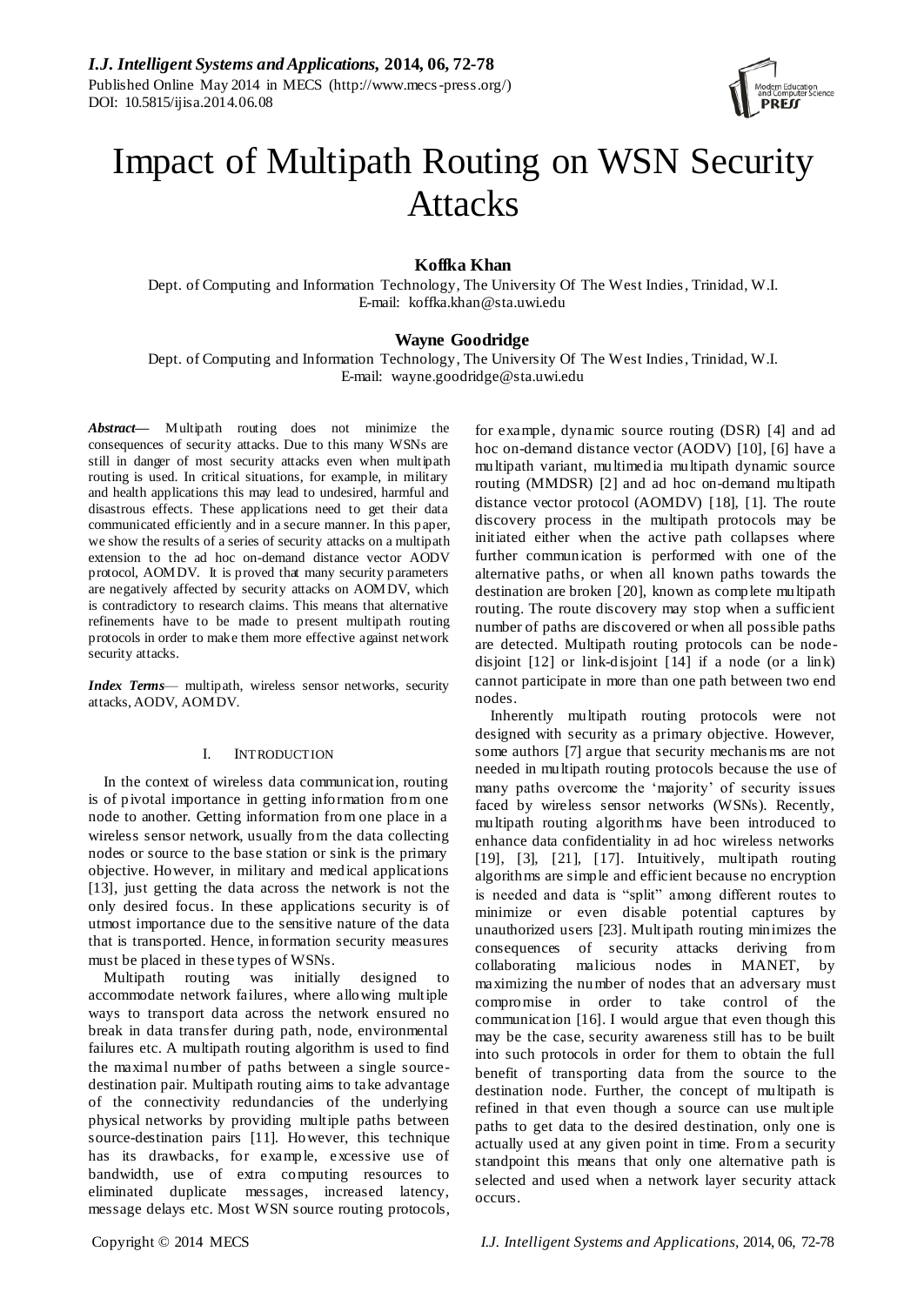The routing protocols have to be energy and memory efficient but at the same time they have to be robust to security attacks and node failures. From this perspective, eight WSN security parameters, availability, reliability, integrity, accessibility, survivability, responsiveness, selfhealingness and resilience [\[7\]](#page-5-10) are deemed as being important in the context of WSNs. These parameters define the security level of the WSN. They are defined by network performance measures and are indicative as to the overall security 'health' or 'well-being' of the WSN. Hence, a security threat is defined whenever one of these parameters is affected negatively.

This work focuses on the performance of the AOMDV routing protocol when exposed to security threats for WSNs. The outline of this paper is as follows. In section 2, wireless sensor network-based security parameters are presented. In section 3, AODV is introduced and explained together with its multipath extension AOMDV. Section 4 gives the experimental setup and simulations of the proposed methodology, while finally section 4 gives the advantages and disadvantages of using SA-AOMDV, with the conclusions.

## II. WIRELESS SENSOR NETWORK-BASED SECURITY PARAMETERS

The following security parameters can be used for measuring security attacks in WSNs:

## *1. Availability-reliability-resiliency-self-healing:*

These WSN security parameters are given as the most important security requirements in critical WSN

applications [\[7\].](#page-5-10) Availability ensures that services and information can be accessed at the time they are required. Reliability guarantees that data will be delivered to the destination, even in the face of threats. Resiliency ensures that the network will tolerate attacks while continuing to offer uninterrupted services. Self-healing deals with the ability to recover from security problems and isolate the source of the threat, ensuring continued availability.

## *2. Integrity and freshness of data:*

These parameters verify that the data has not been altered maliciously while freshness deals with the fact that the data is up-to-date. Is source nodes send inaccurate data to the sinks then erroneous and harmful decision making will result, especially in sensitive applications, such as, health care and pollution monitoring, which relies heavily on the integrity and freshness of the information sent to them.

#### *3. Authentication:*

Authentication verifies the identity of the participants in WSN mote communication. Hence intruders can be distinguished from legitimate nodes. We place authentication third on the security requirements list as even if data is availability, integrity and freshness, we need to be sure that the trusted node has seen the packet and it has come from the node who has claimed to send it. It protects the network from malicious nodes who may inject false data into the network.

The methods used to evaluate network security metric parameter performance during a network attack are listed in Table 1.

| Metric           | Measure                                                            |
|------------------|--------------------------------------------------------------------|
| Availability     | <b>Blocked nodes</b>                                               |
| Reliability      | Packet delivery                                                    |
| Integrity        | Packet delivery                                                    |
| Accessibility    | Blocked nodes, node density                                        |
| Survivability    | Energy consumption, routing overhead, retransmissions, path length |
| Responsiveness   | Packet delivery delay                                              |
| Self-healingness | Blocked nodes, routing overhead, retransmissions, packet delivery  |
| Resilience       | Eavesdropped packets, Blocked nodes, packet delivery, packet loss  |

Table 1. Security evaluation metrics

## III. AD HOC ON-DEMAND DISTANCE VECTOR MULTIPATH ROUTING PROTOCOL

## *A. AODV*

The Ad hoc On-Demand Distance Vector (AODV) routing protocol is intended for use by nodes in an ad hoc network. AODV is a Reactive or on Demand routing protocol. It uses bi-directional links and a Route discovery cycle is used for route finding. There is also a route Maintenance phase of active routes. Sequence numbers are used for loop prevention and as an indicator for route freshness criteria. AODV provides unicast and multicast communication. AODV utilizes routing tables to store routing information. Typically a node stores a routing table for unicast routes and a routing table for multicast routes.

For each destination, a node maintains a list of precursor nodes, to route through them. Precursor nodes help in route maintenance. When a node wishes to send a packet to some destination it checks its routing table to determine if it has a current route to the destination. If it does, the node forwards the packet, via broadcast flooding, to next hop node. If not, it initiates a route discovery process. Route discovery process begins with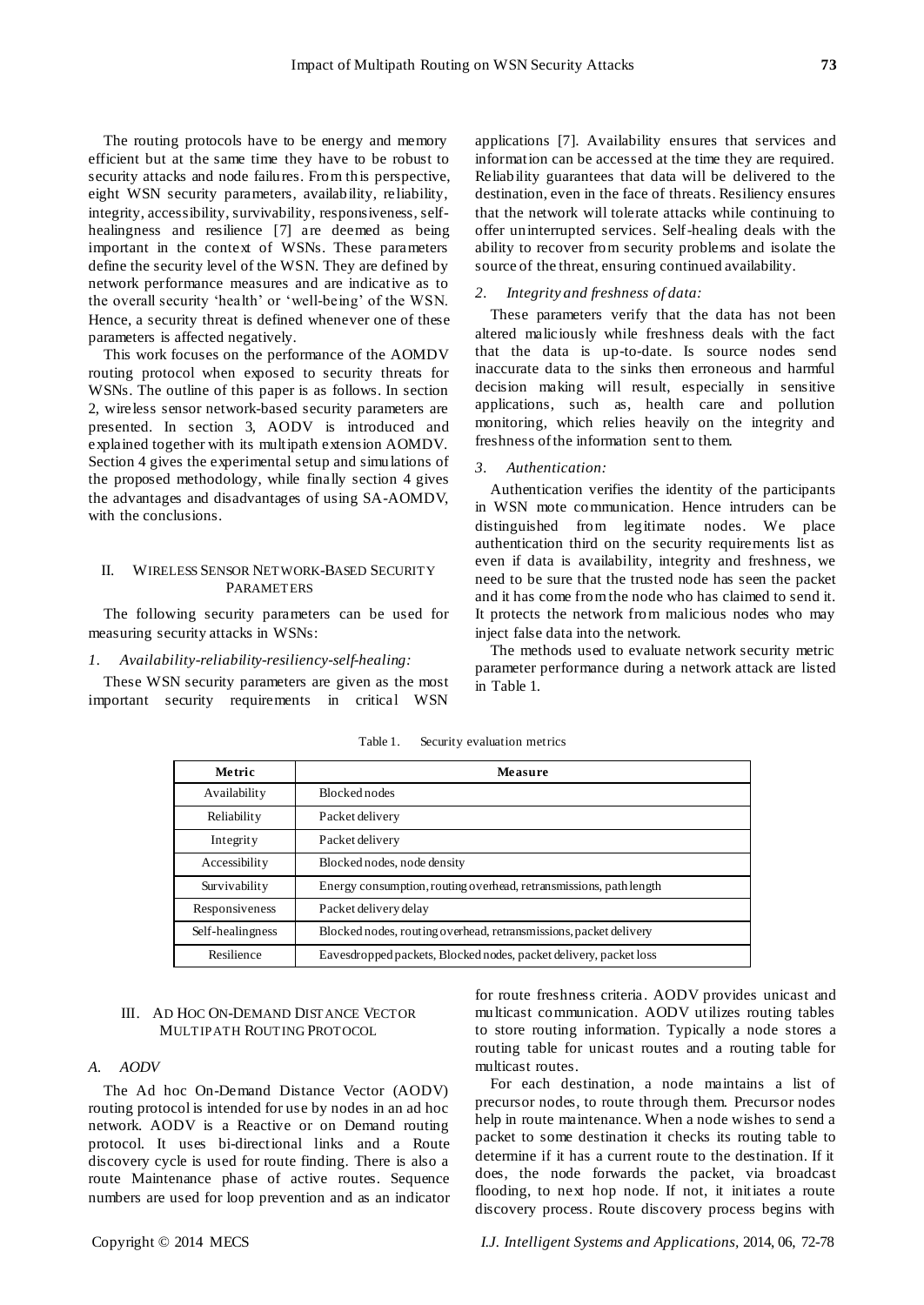the creation of a Route Request (RREQ) packet. Once an intermediate node receives a RREQ, the node sets up a reverse route entry for the source node in its route table.



Fig. 1. Propagation of Route Request (RREQ) Packet

After the destination node receives the RREQ packet, using the reverse route a node can send a RREP (Route Reply packet) to the source. In order to respond to RREQ a node should have in its route table, (1) unexpired entry for the destination and (2) sequence number of destination at least as great as in RREQ (for loop prevention). If both conditions are met and the IP address of the destination matches with that in RREQ, the node responds to RREQ by sending a RREP back using unicasting and not flooding to the source using reverse path. If conditions are not satisfied, then source node increments the hop count in RREQ and broadcasts to its neighbours. After processing the RREP, the node forwards it towards the source.



Fig. 2. Path taken by the Route Reply (RREP) Packet

Route Error (RERR) is initiated by the node upstream (closer to the source) of the break. It is propagated to all the affected destinations. RERR lists all the nodes affected by the link failure, that is, nodes that were using the link to route messages (precursor nodes). When a node receives an RERR, it marks its route to the destination as invalid by setting the distance to the destination as infinity in the route table. When a source node receives a RRER, it can reinitiate the route discovery. Link failure detection is enabled with Hello messages, where neighboring nodes periodically exchange hello message. Therefore, the absence of hello message is used as an indication of link failure. Alternatively, failure to receive several MAC-level acknowledgements may be used as an indication of link failure.

#### *B. AOMDV*

AOMDV is a multipath routing protocol. It is an extension to AODV and also provides two main services i.e. route discovery and maintenance. Unlike AODV, every RREP is being considered by the source node and thus multiple paths discovered in one route discovery. Being the hop-by-hop routing protocol, the intermediate nodes maintain multiple path entries in their respective routing table. The route entry table at each node also contains a list of next hop along with the corresponding hop counts. Every node maintains an advertised hop count for the destination. Route advertisements of the destination are sent using this hop count. An alternate path to the destination is accepted by a node if the hop count is less than the advertised hop count for the destination.

AOMDV provide all intermediate nodes in the primary route with alternative paths. Thus, when the route is broken, the intermediate nodes can be rescued by alternative paths. There is one common feature in most existing multipath routing protocols—among all routes, one is for use and the others are in the waiting list. When the current route is broken, another one is chosen to be the route from the waiting list.



Fig. 3. AOMDV route discovery

Figure 4 shows how AOMDV will react to a network security attack. In this case when node G is compromised, AOMDV will continue sending data along route S-C-B-I-D.



Fig. 4. AOMDV security attack (route selection at node S enables the new route S:C:B:I:D to be used for further communication)

#### IV. SIMULATION RESULTS AND ANALYSIS

To evaluate the AOMDV routing protocol, we used the ns-2 simulator. The ns-2 simulator has been used extensively in evaluating the performance of ad hoc

Copyright © 2014 MECS *I.J. Intelligent Systems and Applications,* 2014, 06, 72-78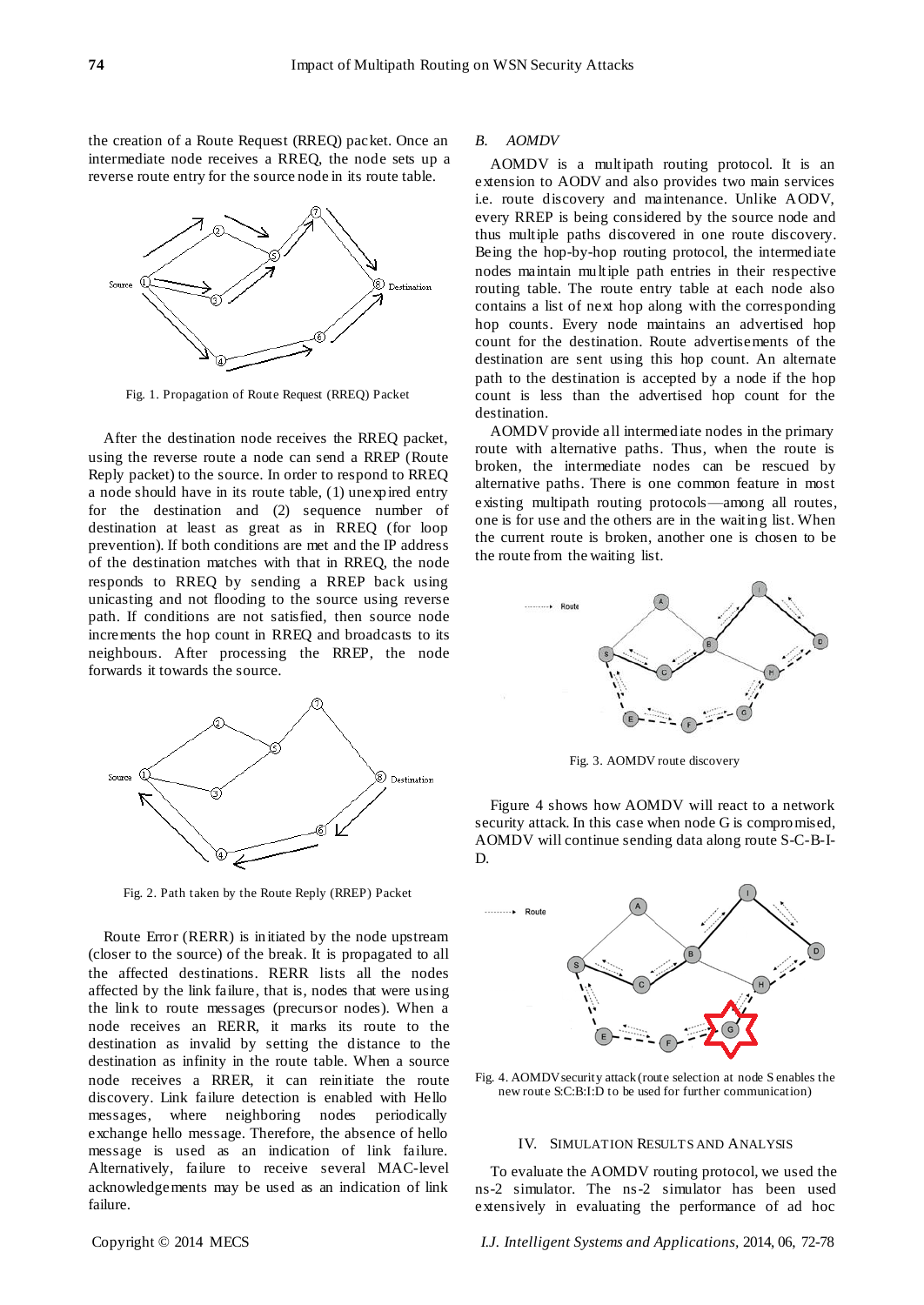network routing protocols. These simulations model radio propagation using the realistic two-ray ground reflection model [\[5\]](#page-5-16) and account for physical phenomena such as signal strength, propagation delay, capture effect, and interference. The Medium Access Control protocol used is the IEEE 802.11 Distributed Coordination Function (DCF) [\[9\].](#page-5-17)

Table 2. Simulation settings

| Method                      | Value                    |
|-----------------------------|--------------------------|
| Simulator                   | Ns2.34                   |
| Environment                 | centOS                   |
| Channel type                | Channel/WirelessChannel  |
| Radio-propagation model     | Propagation/TwoRayGround |
| Network interface type      | Phy/WirelessPhy          |
| MACtype                     | Mac/802.11               |
| <b>RTSThreshold</b>         | 3000                     |
| <b>Basic Rate</b>           | 1M <sub>b</sub>          |
| Data Rate/Channel Bandwidth | 2Mbps                    |
| Interface queue type        | Queue/DropTail/PriQueue  |
| Link layer type             | LL                       |
| Antenna                     | Antenna/OmniAntenna      |
| Maximum packet in ifq       | 50                       |
| Area (mxm)                  | 500 x 500                |
| Number of mobile nodes      | 8                        |
| Source type                 | <b>UDP</b>               |
| Simulation time             | 80 <sub>sec</sub>        |
| Routing protocol            | <b>AODV, AOMDV</b>       |
| Transmission range          | $250 \,\mathrm{m}$       |
| Traffic generator           | <b>CBR</b>               |
| CBR rate                    | 200 Kbits/s              |
| Packet size/data payload    | 512 bytes                |
| Transport protocol          | <b>UDP</b>               |
| Simulation time             | 80 econds                |

#### *A. Evaluation Metrics*

The following WSN performance evaluation parameters were used:

## 1. Throughput:

The throughput capacity is the number of bits per second that can be transmitted by every node to its destination[. \[1\]](#page-5-18)

## 2. Delay:

The delay of a packet in a network is the time it takes the packet to reach the destination after it leaves the source. We do not take queueing delay at the source into account, since our interest is in the network delay[. \[1\]](#page-5-18)

#### 3. Packet loss:

The \*Type-P-One-way-Packet-Loss\* from Source to Destination at T is 1<< means that the Source sent the first bit of a type-P packet to Destination at wire -time T and that Destination did not receive that packet[. \[8\]](#page-5-19)

#### *B. Blackhole attacks*

This attack is prevalent in WSNs and because it drops all packets destined for a particular destination is termed a blackhole attack. A blackhole attack occurs when a mote (internal blackhole) that is within the topology of the WSN or an outsider mote (external blackhole) inserts itself with a route to the sink that advertises itself as having the most lucrative to neighbourhood motes in forwarding their data packets to the destination mote. It does this by advertising itself to neighbours with the highest sequence number and lowest hop count. In this way neighboring motes are spoofed into believing that the blackhole mote offers a better path to the destination. They subsequently send their packets to the blackhole mote which drop all data packets. The mote establishes itself during the route discovery phase, by replying to RREQ messages with false RREP messages, with high sequence numbers and the lowest hop count to the destination mote. During data transmission the blackhole attack drops all data packets; hence the source mote and the destination mote are unable to communicate with each other.

In on-demand WSN routing protocols, blackhole attacks may target the route discovery phase. During route setup the rogue mote advertises a higher quality route to the sink compared to the other motes in its neighbourhood. It will do this by placing a lower hop count value in the route reply (RREP) packet destined to the source mote. The result will be that the source mote will be spoofed into believing that the blackhole mote has the best path to the desired destination. In all further communication to this destination mote, data packets will be sent via the blackhole mote. The blackhole mote acts by discarding all received packets. In single path routing protocols, where there may be many route discovery calls, compared to multi-path routing protocols, the blackhole attack may be more prevalent as there are more opportunities for the attacker to assert itself during the route discovery phase.

#### *C. Simulation results*

The network is configured with four sinks. Network attacks occur at 20-25s, 50-5s and 65-74s. Shown on the graphs are the output metric results for each of the sinks. Throughput:



Fig. 6. AOMDV without network security breaches

Shown on Figure 6, for each sink the throughput was relatively stable with a peak of 425 Kbits/s obtained by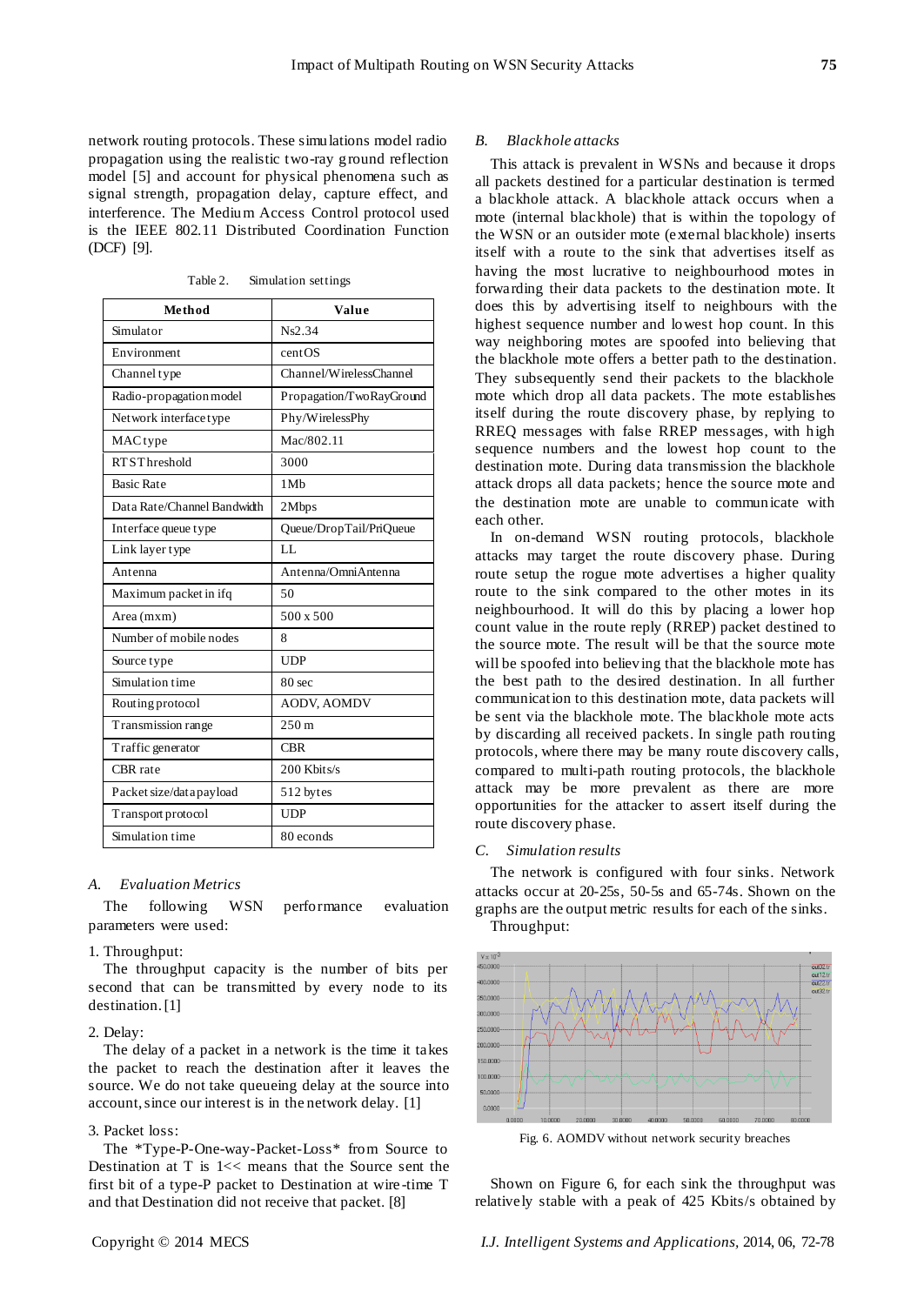sink 4 and a minimum of 60 Kbits/s in sink 2. The average throughput is approximately 225 Kbits/s.

Figure 7 shows the same network simulation but in this case there are three security attacks. The first has a duration of five seconds, the second attack has a duration of one second and the last had a duration of nine seconds. As seen the troughs in the graphs shows severe drops in throughput during the attacks. The effect on the network was so disastrous that in attacks lasting than more than one second, no data packets were transferred. In the case where the attack lasted one second, the throughput dropped from 200 Kbits/s to 145 Kbits/s. This is still a severe drop in throughput.



Fig. 7. AOMDV with network attacks

Delay:

Figure 8 shows the minimum delay was 18s with a maximum delay of 44s. The average delay was around 30s. The graph shows that the time taken for network data packets to traverse the network was relatively stable. The minor changes in delay could be attributed to changes in wireless network conditions.



Fig. 8. AOMDV delay without network security breaches



Fig. 9. AOMDV delay with network attacks

When the network is under attack maximum delay of 475s were found (cf. Figure 9). For short attacks, for

example, the one lasting one second the delay went from 27s to 50s. For the delay lasting five seconds the maximum delay was found peaking at 475s from 25s. For the longest attack lasting nine seconds the peak delay was 347s.

#### Packet loss:

On Figure 10 is shown that the minimum packet losses were 20 packets, while the maximum packet losses were 210 packets. The average packet loss was around 85 packets. In a wireless environment the packet losses were as expected, varying according to network conditions.



Fig. 10. AOMDV packet loss without network security breaches

Figure 11 shows that packet losses were consistent with that shown in Figure 10, except for three spikes. These spikes occurred just after the network was attacked. The first spike corresponded to the five second network attack and 750 packets were lost, whereas in the one second attack, a spike of 250 packets was observed. Finally for the nine second attack, a packet loss of 800 packets was seen.



Fig. 11. AOMDV packet loss with network attacks

#### *D. Discussions*

The negative effects of security attacks on network performance parameters shows that multipath routing alone is not enough to protect a WSN. The network throughput is severely affected and this means that the security measure availability is breached. In situations where high performance is required this can be a very unsatisfactory outcome. Even though there are many different paths carrying the data packets, an attack shows that when one path is down the actual throughput to the sink drops and this finding does not support the argument that availability is unaffected by using a multipath protocol. It shows that even though data packets are still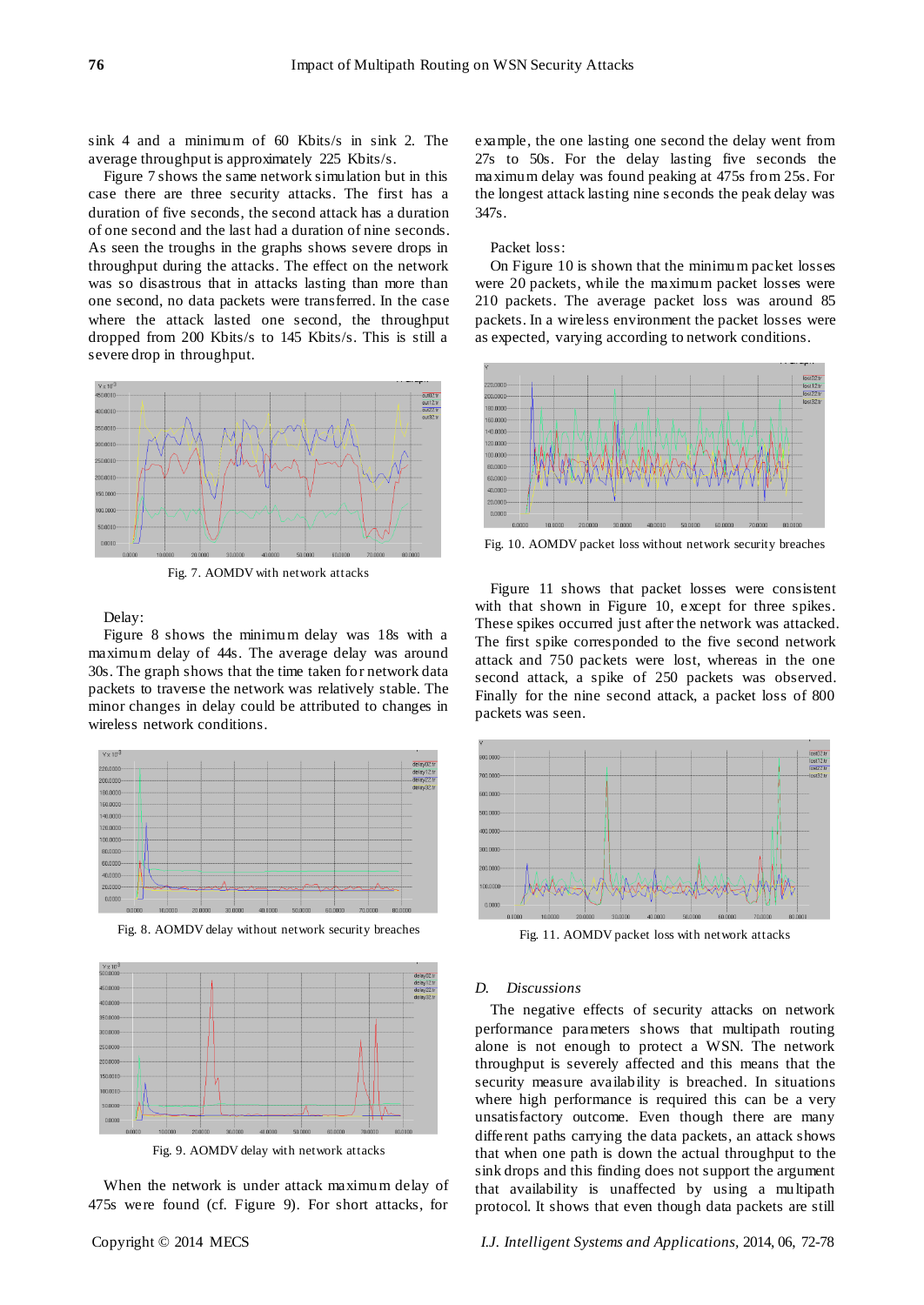delivered to the host, most are dropped when an attack occurs. Hence, availability is severely affected.

Delay sensitive applications will be affected by security attacks in multipath environment. The literature states that delay should lessen under a security attack, when using a multipath protocol. A longer path may be under attack, hence when a network is under attack the shorter paths will get used, hence reducing the overall network delay. The results show that the delay increases when a network attack occurs. This happens as longer paths get selected, hence the delay would increase. Of course, the delay would depend on the ratio of longer to shorter path and if this is used as a routing metric. The delay would be determined by when the network is attacked, depending on if the attack is on a short path or longer path and if the switching is to a longer or shorter path. To the authors knowledge very little work has been done in this area, but primary results indicate that delay increases in multipath environments under attack.

Packet loss is fairly consistent for the cases of normal and 'under attack' network conditions. However, the large increases in packet losses just after an attack can be attributed to the switching to shorter more efficient paths after the attack. When this is done there is a natural loss of data packets in the network.

## V. CONCLUSION

The authors show that research findings about the added security of multipath routing may be a myth. This is shown by a set of empirical simulated testing. The AOMDV routing protocol was used for testing in a WSN. The results show that network throughput and delay were negatively affected by network attacks, while packet loss remained fairly unaffected. The high importance of throughput and delay in resource intensive WSN applications means that immediate measures must be put into place for proper security mechanisms to be implemented in multipath routing protocols. This would enhance the use of such applications making them more effective, efficient and security-aware.

#### ACKNOWLEDGMENTS

The authors would like to thank the anonymous reviewers for their careful reading of this paper and for their helpful comments. This work was supported by the National High Technology Research and Development Program of China under grant no. 2006AA060101.

#### **REFERENCES**

<span id="page-5-18"></span>[1] A. Gamal, J. Mammen, B. Prabhakar, D. Shah. Throughput-delay trade-off in wireless networks. In INFOCOM. Twenty-third AnnualJoint Conference of the IEEE Computer and Communications Societies, 2004, (Vol. 1).

- <span id="page-5-5"></span>[2] C. Fr ás, D. D áz, A. Zavala, I. Aguilar. Dynamic crosslayer framework to provide QoS for video streaming services over ad hoc networks, 2012.
- <span id="page-5-12"></span>[3] C. K.-L. Lee, X.-H. Lin, and Y.-K. Kwok, "A Multipath Ad Hoc Routing Approach to Combat Wireless Link Insecurity,‖ Proc. ICC 2003, vol. 1, pp. 448–452, May 2003.
- <span id="page-5-2"></span>[4] D. Johnson, D. Maltz. Dynamic source routing in ad hoc wireless networks. Mobile computing, 1996, pp. 153-181.
- <span id="page-5-16"></span>[5] D. Kotz, et al. "Experimental evaluation of wireless simulation assumptions." Proceedings of the 7th ACM international symposium on Modeling, analysis and simulation of wireless and mobile systems. ACM, 2004.
- <span id="page-5-4"></span>[6] E. Royer, C. Perkins, An implementation study of the protocol. Communications and Networking Confernce, 2000, (Vol. 3, pp. 1003-1008).
- <span id="page-5-10"></span>[7] E. Stavrou, A. Pitsillides. A survey on secure multipath routing protocols in WSNs. Computer Networks, 2010, 54(13), 2215-2238.
- <span id="page-5-19"></span>[8] G. Almes, S. Kalidindi, M. Zekauskas. A one-way packet loss metric for IPPM. RFC 2680, 1999..
- <span id="page-5-17"></span>[9] G. Bianchi. "Performance analysis of the IEEE 802.11 distributed coordination function." *Selected Areas in Communications, IEEE Journal, 2000,* 18.3: 535-547.
- <span id="page-5-3"></span>[10] I. Chakeres, E. Belding-Royer. AODV routing protocol implementation design. In IEEE Distributed Computing Systems Workshops, 2004. Proceedings. 24th International Conference, 2004, pp. 698-703.
- <span id="page-5-1"></span>[11] J. Chen, "New approaches to routing for large-scale data networks", Ph.D dissertation, Rice university, 1999.
- <span id="page-5-8"></span>[12] J. Wu. An extended dynamic source routing scheme in ad hoc wireless networks. Telecommunication Systems, 22(1- 4):61–75, 2003.
- <span id="page-5-0"></span>[13] M. Hussain, K. Kyung. WSN research activities for military application. In Advanced Communication Technology, 2009. ICACT 2009. 11th International Conference, 2009, (Vol. 1, pp. 271-274). IEEE.
- <span id="page-5-9"></span>[14] M. K. Marina and S. R. Das. Ad hoc on-demand multipath distance vector routing. ACM SIGMOBILE Mobile Computing and Communications Review, 2002, 6(3).
- [15] P. Gupta, P. Kumar. The capacity of wireless networks.Information Theory, IEEE Transactions on, 2000, 46(2), 388-404.
- <span id="page-5-15"></span>[16] P. Kotzanikolaou, R. Mavropodi, R. C. Douligeris. Secure multipath routing for mobile ad hoc networks. In IEEE *Wireless On-demand Network Systems and Services, 2005. WONS 2005. Second Annual Conference, 2005,* (pp. 89- 96).
- <span id="page-5-14"></span>[17] P. Papadimitratos and Z. J. Haas, "Secure Data Transmission in Mobile Ad Hoc Networks," Proc. ACM WiSe 2003, pp. 41–50, Sept. 2003.
- <span id="page-5-6"></span>[18] P. Sambasivam, A. Murthy, E. Belding-Royer. Dynamically adaptive multipath routing based on AODV. In Proc. 3rd Annual Mediterranean Ad Hoc Networking Workshop, 2004..
- <span id="page-5-11"></span>[19] S. Bouam and J. Ben-Othman, "Data Security in Ad Hoc Networks Using Multipath Routing," Proc. PIMRC 2003, vol. 2, pp. 1331–1335, Sept. 2003.
- <span id="page-5-7"></span>[20] S.-J. Lee and M. Gerla. Split multipath routing with maximally disjoint paths in ad hoc networks. In IEEE Proceedings of ICC 2001, pages 3201–3205.
- <span id="page-5-13"></span>[21] W. Lou and Y. Fang, "A Multipath Routing Approach for Secure Data Delivery," Proc. MILCOM 2001, vol. 2, pp. 1467–1473, Oct. 2001.